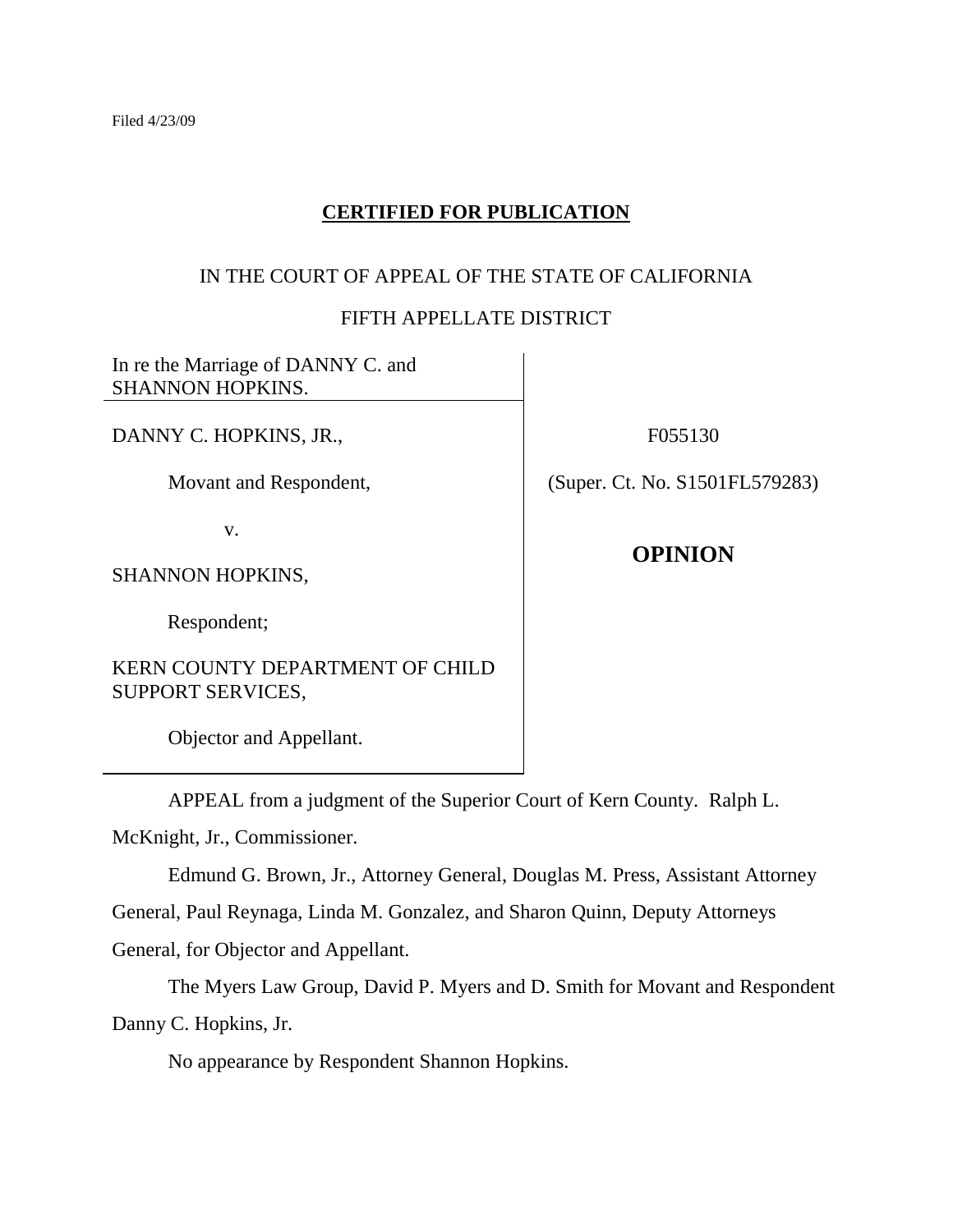Appellant Kern County Department of Child Support Services (the Department) levied on the bank account of Danny Hopkins, Jr. (Danny),**<sup>1</sup>** and a third party, pursuant to Family Code section 17450 et seq.,**<sup>2</sup>** to satisfy child support arrears. The trial court released the levy over the objections of the Department. We conclude that Danny was exempt from levy pursuant to section 17450, subdivision (c)(2) because his sole income was from Social Security disability insurance (SSDI) benefits. Thus, the trial court did not err and we will affirm the order.

### **FACTUAL AND PROCEDURAL SUMMARY**

The facts are not disputed.

 $\overline{a}$ 

Danny was a noncustodial parent and obligated to pay \$600 per month in child support. Danny's sole income was from SSDI benefits. In December 2006, the Department obtained a wage assignment order requiring the Social Security Administration to withhold \$750 per month for current and past due child support from the benefits due Danny.

In May 2007, the Department was notified that Danny's children were receiving \$742 per month from Social Security, an amount that was derived from Danny's SSDI benefits, and which was paid to the custodial parent, Shannon Hopkins (Shannon). Shannon also received a retroactive payment of benefits in the amount of \$2,322. Current child support payments were modified to zero effective May 1, 2007, because the monthly payment from Social Security exceeded the monthly child support obligation.

After crediting the retroactive payment from Social Security, child support arrears were \$10,804 as of May 2007. The withholding order was amended to require Social Security to withhold \$150 per month from the benefits paid to Danny to be applied to the

**<sup>1</sup>**We will refer to Danny and Shannon Hopkins by their first names, not out of disrespect but to avoid any confusion to the reader.

**<sup>2</sup>**All further statutory references are to the Family Code unless otherwise noted.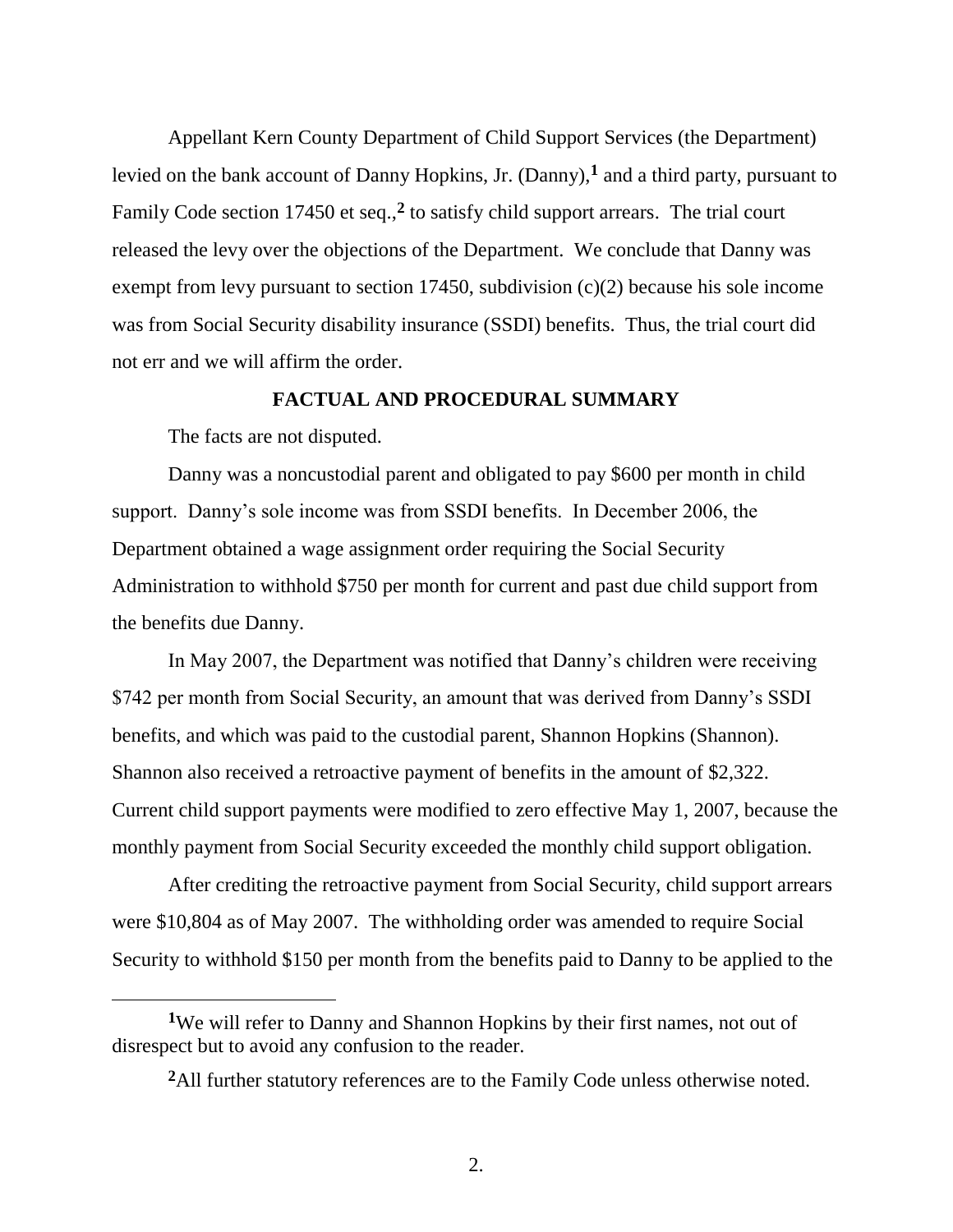arrearages. The sum of \$150 was withheld in June and July 2007. In August 2007, two withholdings occurred, one on August 3 and the other on August 31. Each withholding was in the amount of \$150. The August 3 withholding represented the amount withheld from Danny's August SSDI payment; the August 31 withholding was from Danny's September SSDI payment.

The Department credited all amounts withheld toward arrearages but maintained that no payment had been received in September 2007, so Danny was in default on payment of his arrearages. Consequently, pursuant to section 17450 et seq., the Department levied on an account held in the name of Danny and his fiancée, Melissa Bruhanski, and received the amount of \$10,746.

Danny claimed that all or a portion of the amounts levied upon should be exempt. Danny and Bruhanski both signed the form claiming an exemption, noting that at least some of the funds levied upon represented unemployment payments received by Bruhanski and that she had three children residing with them.

A hearing was held on December 28, 2007, regarding Danny's claim of exemption. The Department appeared through counsel; Danny appeared in propria persona.

During the hearing, the trial court asked whether the Department was crediting Danny for the amount of derivative benefits being paid by Social Security to the custodial parent that were in excess of the monthly support obligation as required by law. The Department indicated that it was not applying the \$142 per month in excess benefits toward the arrearage as it was unaware of its obligation to do so.

The Department also verified an order for a wage assignment was in place with Social Security. Danny testified that the sum of \$150 per month was being deducted from his SSDI benefits, with two deductions being taken in August 2007 because of the timing of the issuance of the Social Security checks. Danny testified that the sum of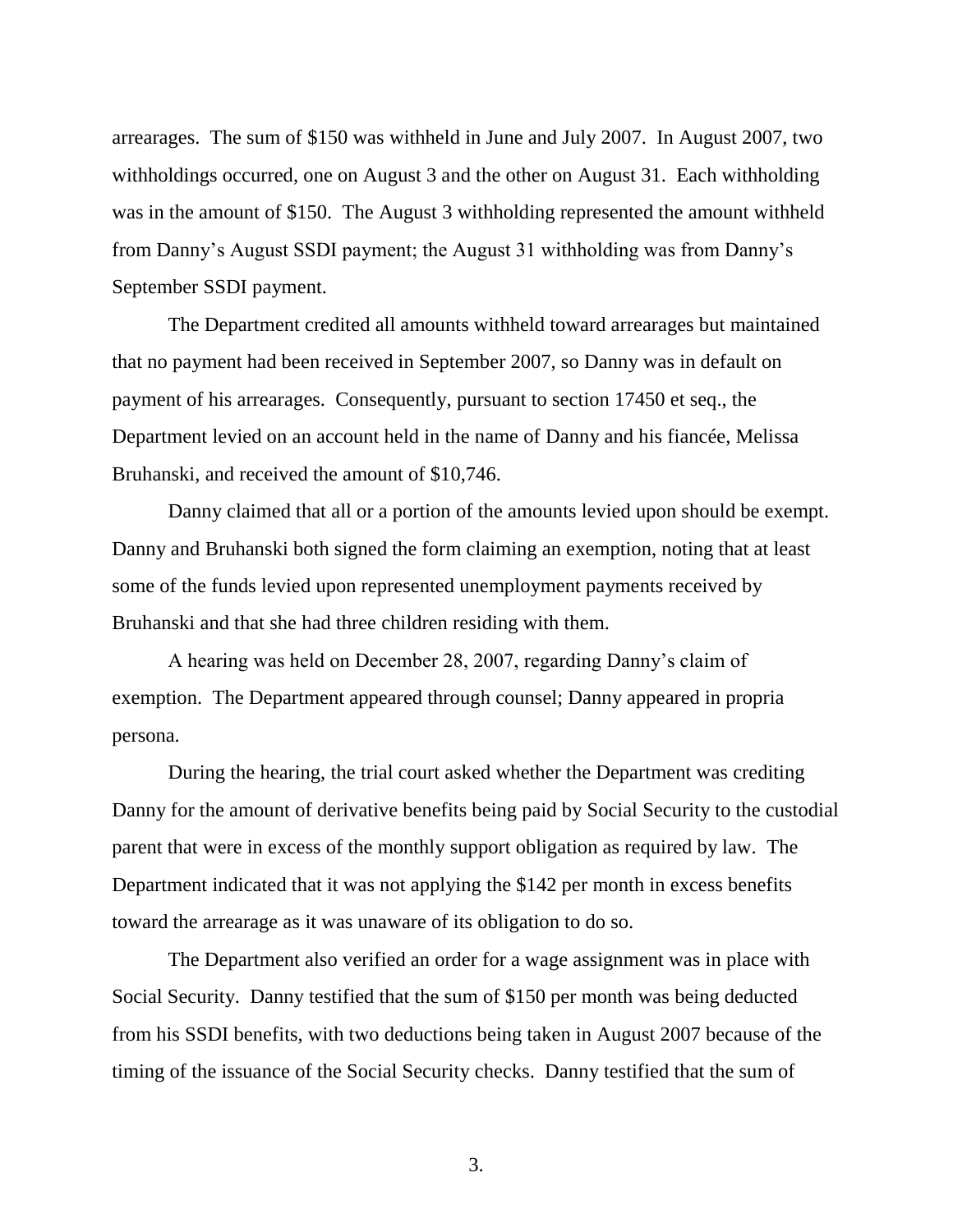\$150 was deducted on August 3 from the August 2007 SSDI payment and the sum of \$150 was deducted on August 31 from the September 2007 SSDI payment.

Danny also testified regarding the source of the money in the account levied upon by the Department. The funds in the account were accumulated unemployment and child support payments received by Bruhanski, with a small amount of the funds coming from severance pay to Danny when he was forced to quit working.

Danny further testified that when he received the notice from his bank that the account had been levied upon, he contacted the Department to confirm the amounts that had been deducted and that he had made a payment each month toward arrears. He was told by the person with whom he spoke that he was current on his payments toward the arrears.

The trial court stated the Department was "complaining … that they got \$150 a few days too early as opposed to too late or not at all. I hardly think that in equity and justice I can regard that as being a missed payment which triggers the right to then levy on a bank account." The trial court went on to state, "[T]he Department seems to have overlooked the Social Security Act, which gives [Danny] the right, by law, to have credited towards his arrears any excess over and above the current amount of support paid by way of derivative benefits."

Prior to concluding, the trial court also indicated that the "arrears need to be examined with some little interest to see if, in fact, the amount he currently is alleged to owe needs to be adjusted in light of the fact that they are receiving derivative benefits in excess of the amount of ongoing support." The trial court ruled, "in essence, I am going to deny the claim of exemption. I am going to find that the Department improperly took the money." The trial court ordered the Department to refund the full amount levied upon because Danny was "not out of compliance with his child support arrears payment obligation."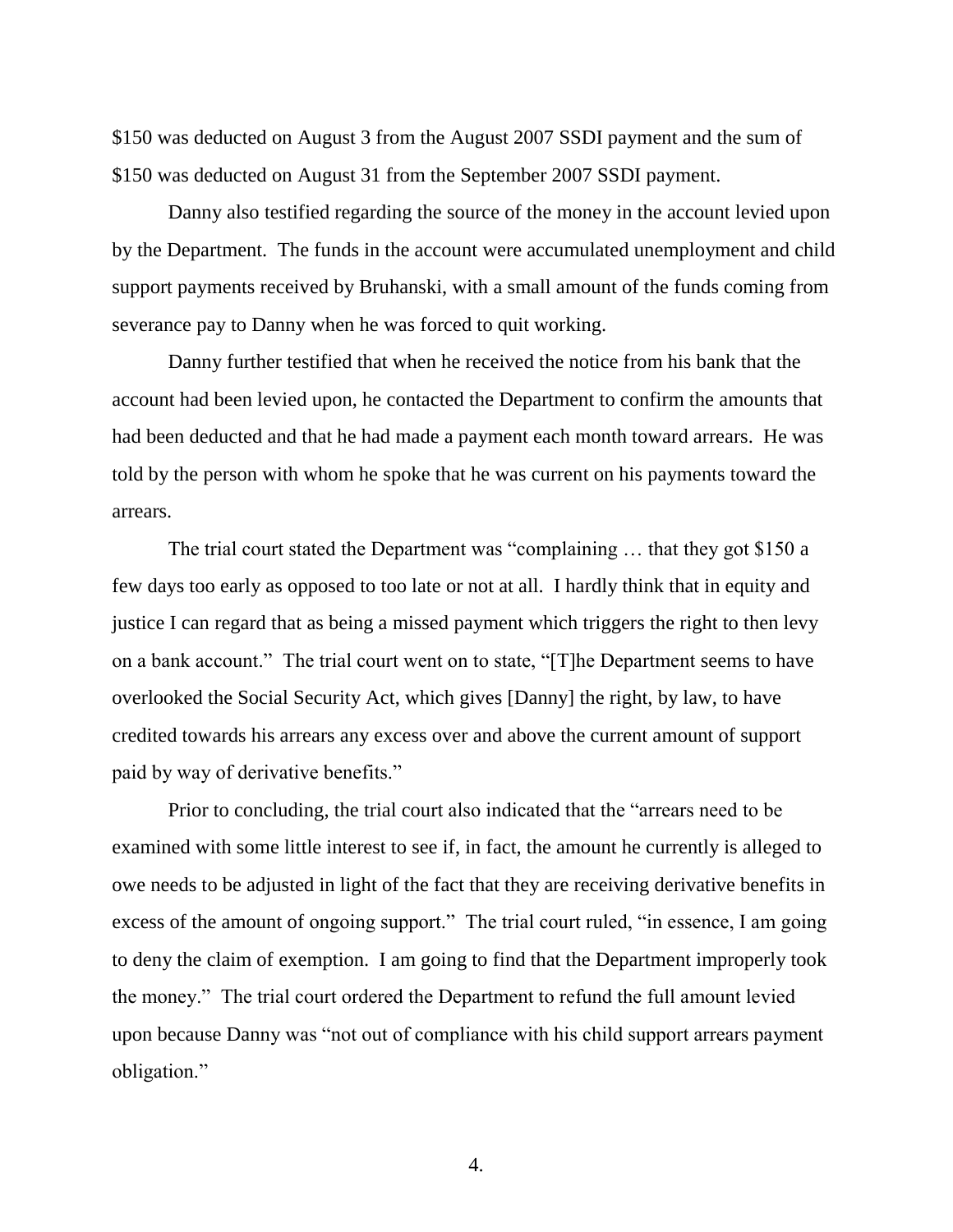Thereafter, the Department moved to vacate the order and for a new trial. The Department argued in its motion that the failure of the Department to credit Danny's arrearages for excess Social Security derivative benefits and the potential inaccuracy of the amount taken by levy were not issues that properly were before the trial court when it ruled. The Department further contended the trial court had no legal basis for releasing the levy after denying Danny's claim of exemption.

At the hearing on the motion, the Department stated its position that an obligor, such as Danny, who owed child support arrearages, was subject to levy, even if the obligor was current with payments on arrearages. Further, the Department asserted that the "appropriate remedy is the automatic \$3500 exemption" rather than release of the levy. The Department stated it would not object to releasing the automatic exemption amount of \$3,500 to Danny, but maintained Danny was "still subject to levy by virtue of carrying an arrearage balance." The Department further acknowledged that the arrearage balance had been revised downward to \$8,711.17 after crediting excess derivative payments.

When asked by the trial court for his position on the motion, Danny stated that the Department had taken "every dime we had" and Bruhanski's three children "had to do without Christmas." Danny maintained that he received a limited income from Social Security; the arrears had accrued because of his disability and job loss; and he "agreed to everything" the Department had asked for to pay the arrearages. Danny also stated that the bulk of the funds the Department took by levy were child support payments for Bruhanski's three children and Bruhanski's unemployment.

The trial court noted that had the Department been crediting Danny's account correctly, the levy never would have issued. The trial court denied the motion, concluding that "equity" and "justice" required the prior order to stand because the Department would not have levied if it had properly credited Danny's account for the excess derivative payments and the withholdings. The Department appealed.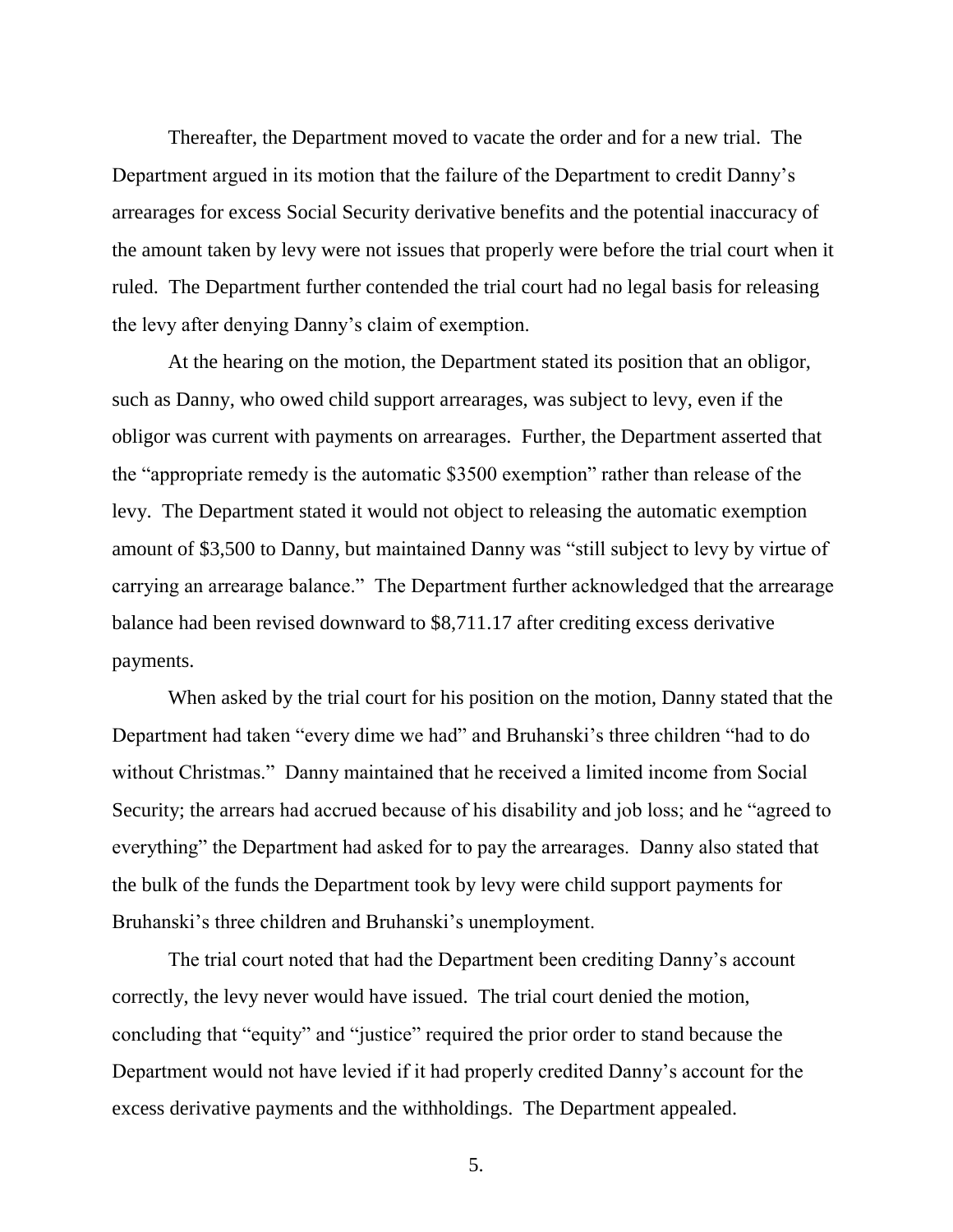#### **DISCUSSION**

The Department contends the trial court erred in releasing the levy because (1) section 17450 et seq. permits the Department to levy for child support arrears, even if an obligor is current in making scheduled payments on the arrears; (2) Danny was not entitled to a statutory exemption; and (3) the trial court cannot invoke equitable considerations to disregard the mandate in section 17450 et seq.**<sup>3</sup>**

#### **I. Legality of Levy**

 $\overline{a}$ 

#### *Governing statute*

The delinquent child support obligations and Financial Institution Data Match System (FIDMS) statutory scheme, commencing with section 17450 et seq., was added in 2004. (Stats. 2004, ch. 806, § 6.) The FIDMS statutory scheme essentially provides a statewide mechanism for obtaining payment of child support arrearages. (§ 17500 et seq.)**<sup>4</sup>** Although enacted over four years ago, there is a dearth of reported case law addressing this statutory scheme.

#### *The Department's argument*

It is undisputed that Danny was receiving SSDI benefits at the time the Department referred the child support delinquency for collection to the California Department of Child Support Services (CDCSS) pursuant to section 17450 et seq. It is also undisputed that the Department was fully aware at the time it referred the delinquency for collection that Danny was receiving SSDI benefits.

The Department maintains that Danny's assets were subject to levy pursuant to section 17453, subdivision (j), even if Danny was in compliance with scheduled

**<sup>3</sup>**We find this position troubling. If the Department had followed the mandate of section 17450 et seq., this case would not be here.

**<sup>4</sup>**Danny filed requests for judicial notice with this court on February 26 and March 3, 2009. No objection to the requests having been filed, we take judicial notice of the documents specified in those requests.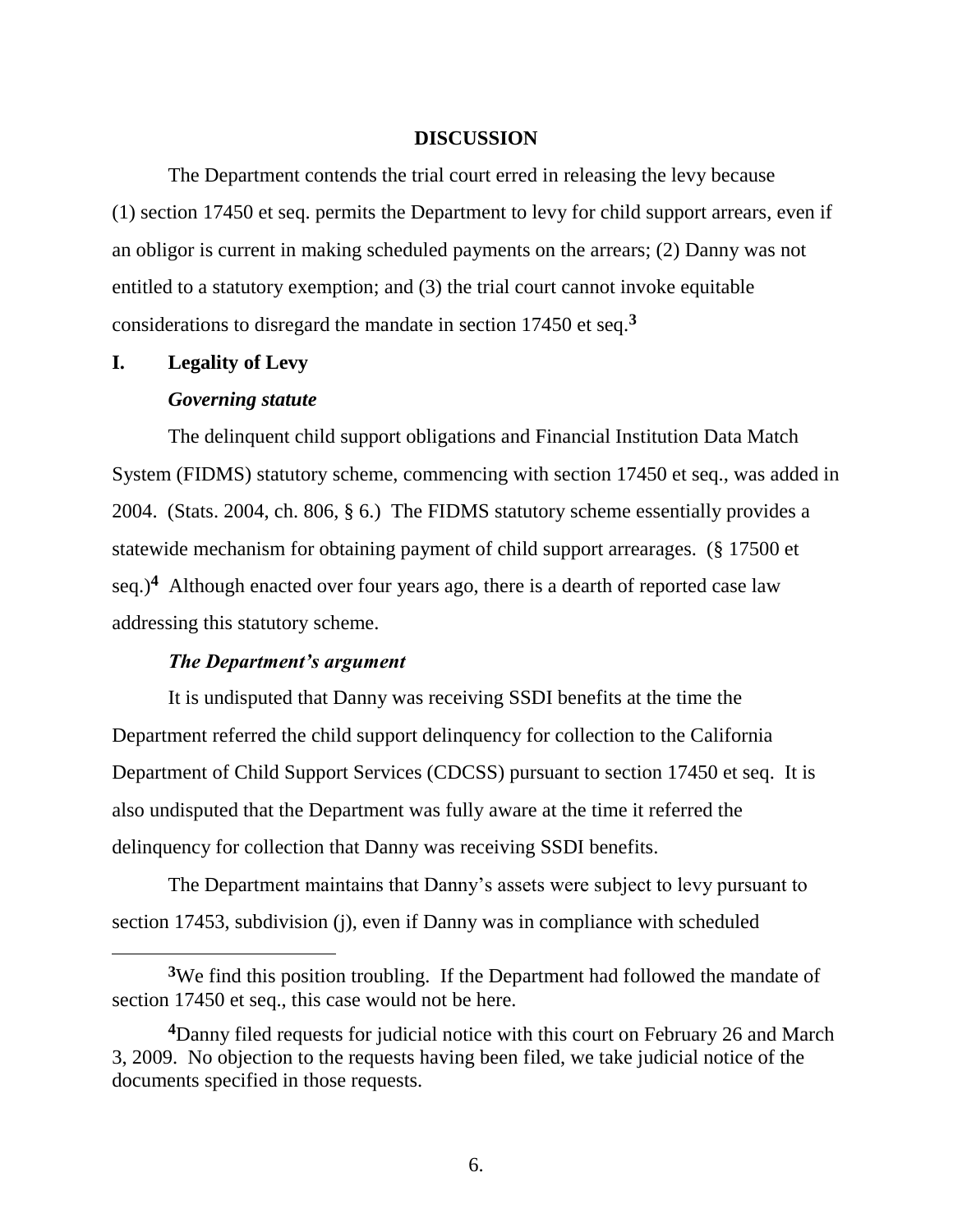payments. Section 17453, subdivision (j)(2) does provide that the assets of an obligor who owes child support arrearages, even though in compliance with scheduled payments on arrearages, is subject to levy, but the first \$3,500 of the obligor's assets are exempt.

What the Department ignores is section 17450, subdivision (c)(2).

The Department did not discuss this section until we asked it to. Section 17450, subdivision (c)(2) states: "If an obligor is disabled, meets the federal Supplemental Security Income resource test, and is receiving Supplemental Security Income/State Supplementary Payments (SSI/SSP), or, but for excess income as described in Section 416.1100 and following of Part 416 of Title 20 of the Code of Federal Regulations, would be eligible to receive as SSI/SSP, pursuant to Section 12200 of the Welfare and Institutions Code, and the obligor has supplied the local child support agency with proof of his or her eligibility for, and, if applicable, receipt of, SSI/SSP or Social Security Disability Insurance benefits, then the child support delinquency shall not be referred to the department for collection, and, if referred, shall be withdrawn, rescinded, or otherwise recalled from the department by the local child support agency. The department shall not take any collection action, or if the local child support agency has already taken collection action, shall cease collection actions in the case of a disabled obligor when the delinquency is withdrawn, rescinded, or otherwise recalled by the local child support agency in accordance with the process established as described in paragraph (1)."

We find nothing in any other provision of section 17450 et seq. that creates an exception to section 17450, subdivision (c)(2). The collections and enforcement provisions commencing with section 17500 specifically state that they are applicable, *except* as provided in section 17450. (§ 17500, subd. (a).)

This court requested additional briefing from the parties regarding the applicability and interpretation of section 17450, subdivision (c)(2). In its letter brief, the Department contends that section 17450, subdivision  $(c)(2)$  sets forth a four-part test for eligibility and Danny has met only two parts. According to the Department, the four elements to be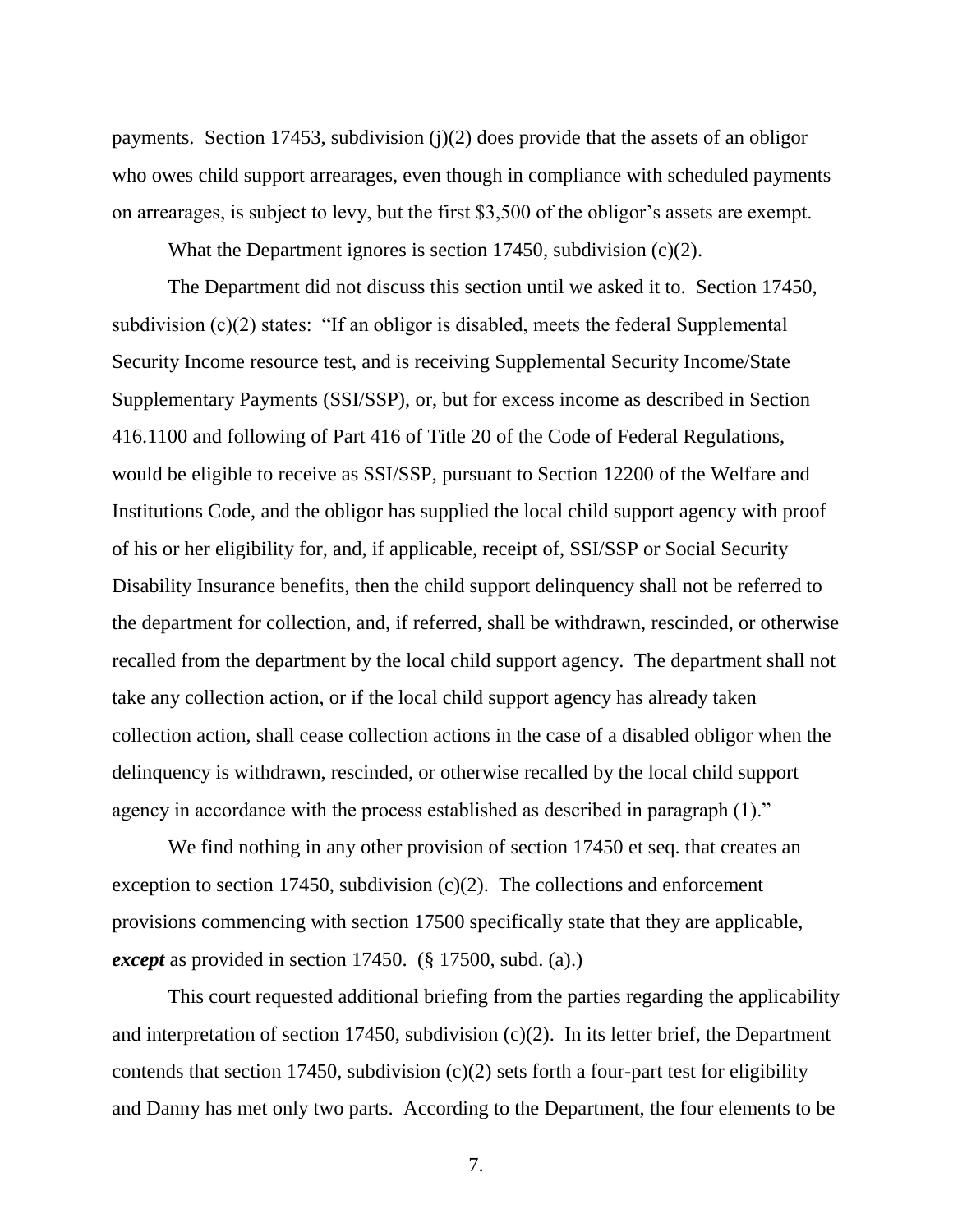satisfied are (1) the obligor must be disabled; (2) the obligor must meet the federal supplemental security income resource test; (3) the obligor must be receiving supplemental security income/state supplementary payments (SSI/SSP) or, but for excess income, would be receiving SSI/SSP payments; and (4) the obligor must supply the Department with proof of receipt of SSI/SSP or SSDI benefits. The Department concedes that Danny is disabled and has provided proof of receipt of SSDI benefits, thus satisfying parts one and four of the four-part test as articulated by the Department. The Department contends, however, that Danny has not satisfied parts two and three.

We find the Department's contention disingenuous. The Department asks us to interpret a statute in a manner that makes no sense.

First, an obligor cannot meet both parts two and three of the Department's stated test because they are mutually exclusive. Either an obligor meets the income test and is receiving SSI/SSP payments *or* the disabled obligor does not meet the income test and therefore is not receiving SSI/SSP payments, but receives SSDI benefits instead. Second, if an obligor meets parts one and four of the Department's stated test, then the obligor necessarily must have met either part two or three.

An obligor who is disabled and who has provided proof of receipt of SSI/SSP or SSDI payments necessarily must have either met the income test for receipt of SSI/SSP payments or exceeds the income requirement but is otherwise eligible. Title 20 of the Code of Federal Regulations part 416.202 sets forth the eligibility requirements for receipt of SSI/SSP payments: A person who (1) is disabled, (2) is a citizen or legal resident, (3) meets the income limitations, and (4) is not in violation of parole or probation or fleeing prosecution for a crime.

Under the Department's interpretation, a disabled obligor who does not meet the income test for SSI/SSP payments, but who is receiving SSDI payments, would be subject to collection. The Department maintains that proof of receipt of SSDI payments merely means that an obligor is "disabled and that at some point in his life he earned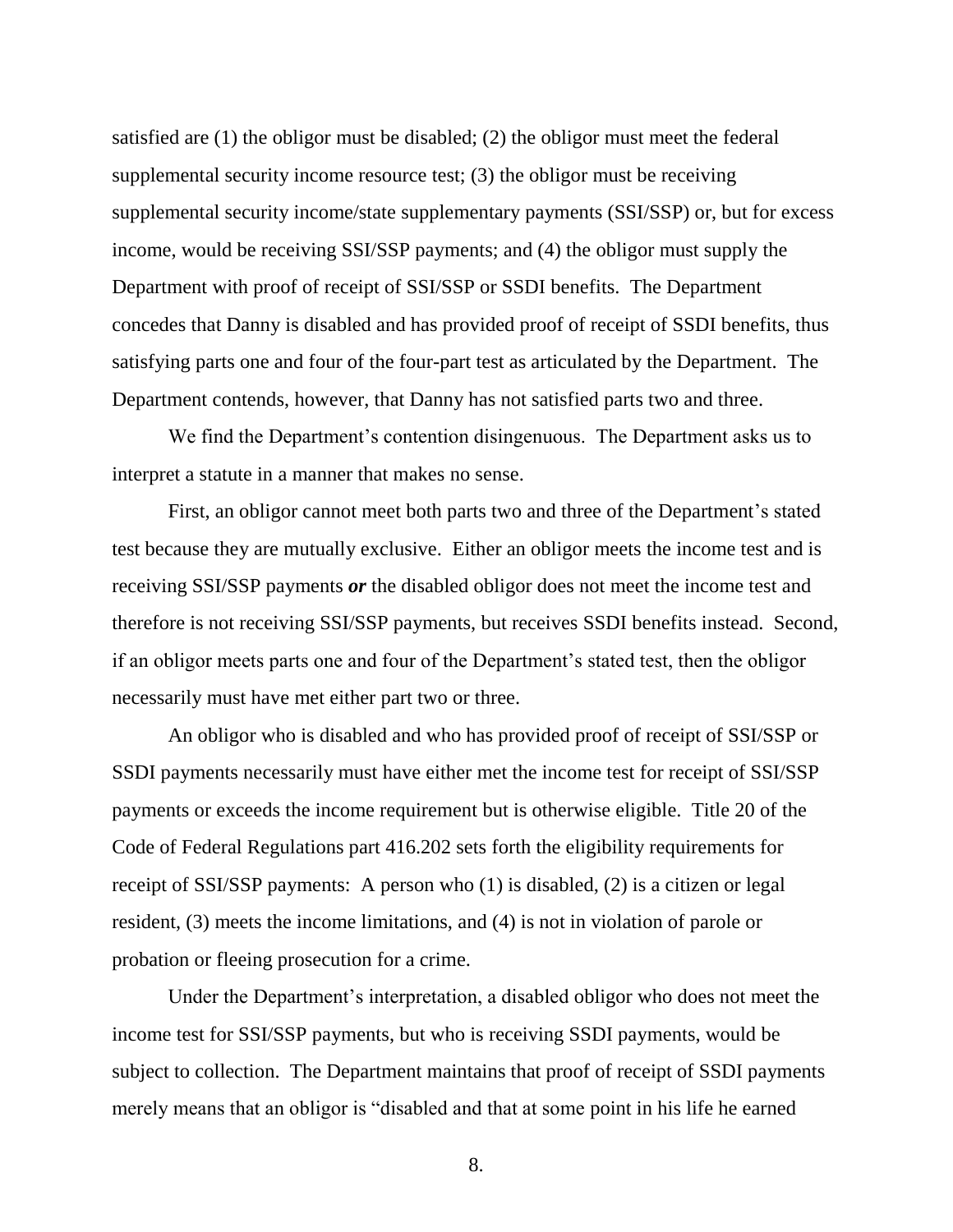wages." The Department's interpretation of section 17450, subdivision (c)(2) fails to give meaning to each phrase of the subdivision. Interpreting the subdivision in the manner suggested by the Department would vitiate the express reference to SSDI payments and render the reference to SSDI benefits in the subdivision surplusage.

In analyzing the code section, we look to the plain language of the statute itself and to legislative intent. (*Big Creek Lumber Co. v. County of Santa Cruz* (2006) 38 Cal.4th 1139, 1152.) To give meaning to the reference to receipt of SSDI benefits in section 17450, subdivision (c)(2), a disabled obligor who has provided proof of receipt of SSDI benefits would be exempt from collection efforts. In our view, this is the only logical interpretation of this subdivision.

Further, legislative history indicates that disabled obligors receiving SSDI benefits were intended to be exempt from collection. Assembly Bill No. 891 (2001-2002 Reg. Sess.), enacted in 2001, added section 17400.5 to the Family Code and amended Revenue and Taxation Code section 19271(e)(3).

Section 17400.5 contains language that is substantially similar to section 17450, subdivision (c)(2). Section 17400.5 provides that when an obligor has an ongoing child support obligation being enforced by a local child support agency, and "the obligor is disabled, meets the SSI resource test, and is receiving [SSI/SSP] or, but for excess income … would be eligible to receive SSI/SSP, … and the obligor has supplied the local child support agency with proof of his or her eligibility for, and, if applicable, receipt of, SSI/SSP or Social Security Disability Insurance benefits" then the local child support agency is required to prepare and file a motion to modify the support obligation.

The language of Revenue and Taxation Code section 19271, subdivision (e)(3) is identical to that of Family Code section 17400.5 and provides that the child support delinquency shall not be referred to the Franchise Tax Board for collection or, if referred, withdrawn.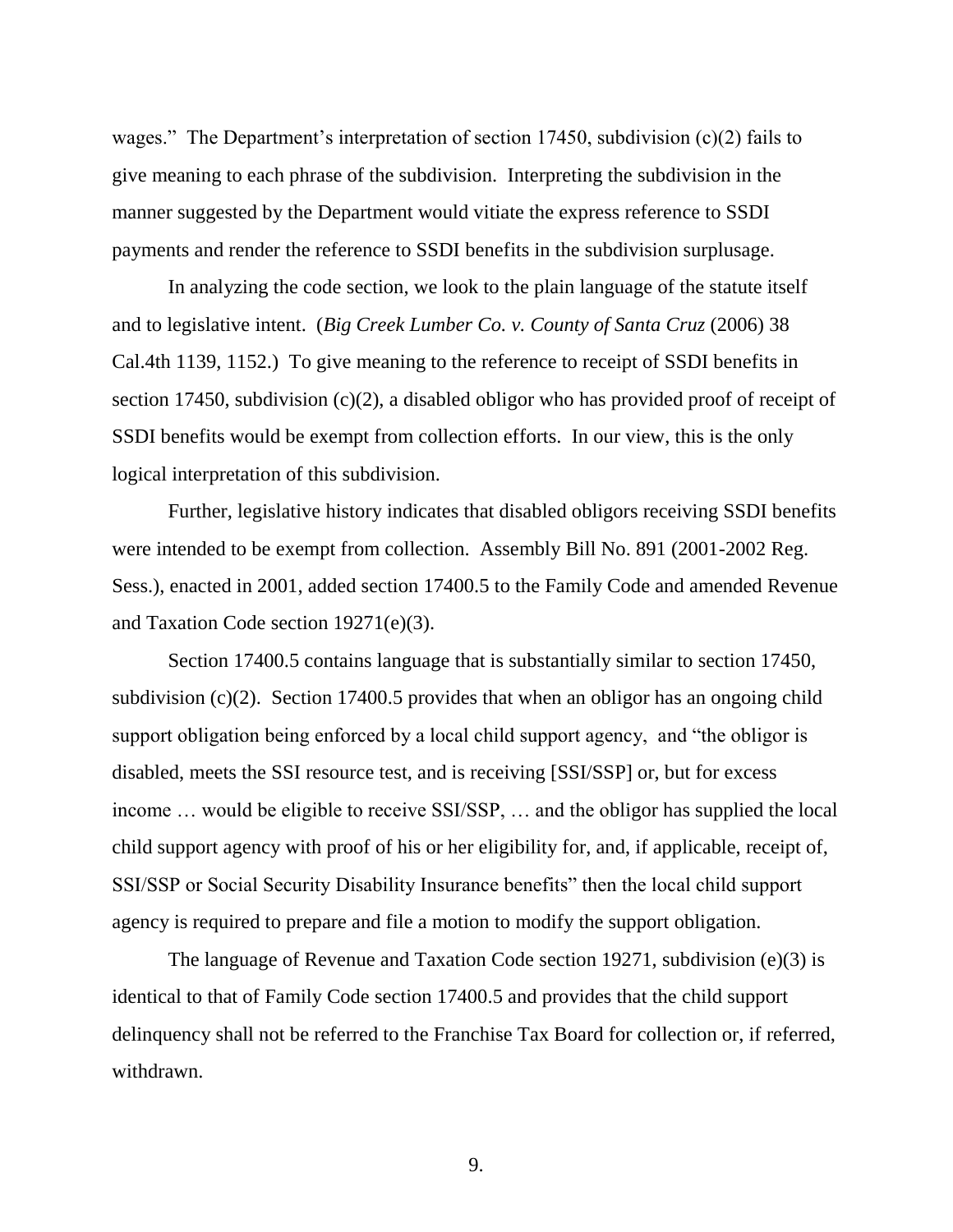The Senate Rules Committee digest addressing Assembly Bill No. 891, which added Family Code section 17400.5 and amended Revenue and Taxation Code section 19271, subdivision (e)(3), stated one of the purposes of the bill was to provide that:

"[U]pon proof of eligibility of a disabled noncustodial parent who receives SSI/SSP or SSDI, the local child support agency shall not refer his or her case to the State Franchise Tax Board, or shall recall the case from the board and cease collection action against that parent." (Sen. Rules Com., Off. of Sen. Floor Analyses, 3d reading analysis of Assem. Bill No. 891 (2001-2002 Reg. Sess.) as amended Sept. 7, 2001, par. 2.)

The Franchise Tax Board also prepared a bill analysis of Assemby Bill No. 891, which stated that the bill would preclude the Franchise Tax Board from collecting delinquent child support in cases where the noncustodial parent is disabled and receiving monthly benefits from SSI/SSP or SSDI.

Section 17450, subdivision (c)(2) was added in 2004 as part of Assembly Bill No. 2358 (2003-2004 Reg. Sess.). It seems clear that the language of section 17450, subdivision  $(c)(2)$  was intended to harmonize this subdivision and the FIDMS child support collection scheme with the provisions of Revenue and Taxation Code section 19271, subdivision (e)(3). Family Code section 17450 provides that until the California Child Support Automation System (CCSAS) is fully operational, enforcement of the FIDMS scheme may be delegated to the Franchise Tax Board, to be enforced in accordance with sections "19271 to 19275, inclusive, of the Revenue and Taxation Code." (§ 17450, subd. (d).) Once the CCSAS is operational, enforcement of child support obligations may be shifted to the CDCSS. (*Id.*, subd. (e).)

To the extent the language of section 17450, subdivision (c)(2) is either vague or ambiguous, we interpret the language to mean that an obligor who is disabled and is eligible for or receiving **either** SSI/SSP **or** SSDI payments, **or**, who but for the federal SSI resource test would be eligible to receive SSI/SSP payments, is exempt from levy. This interpretation harmonizes section 17450, subdivision (c)(2) with other provisions of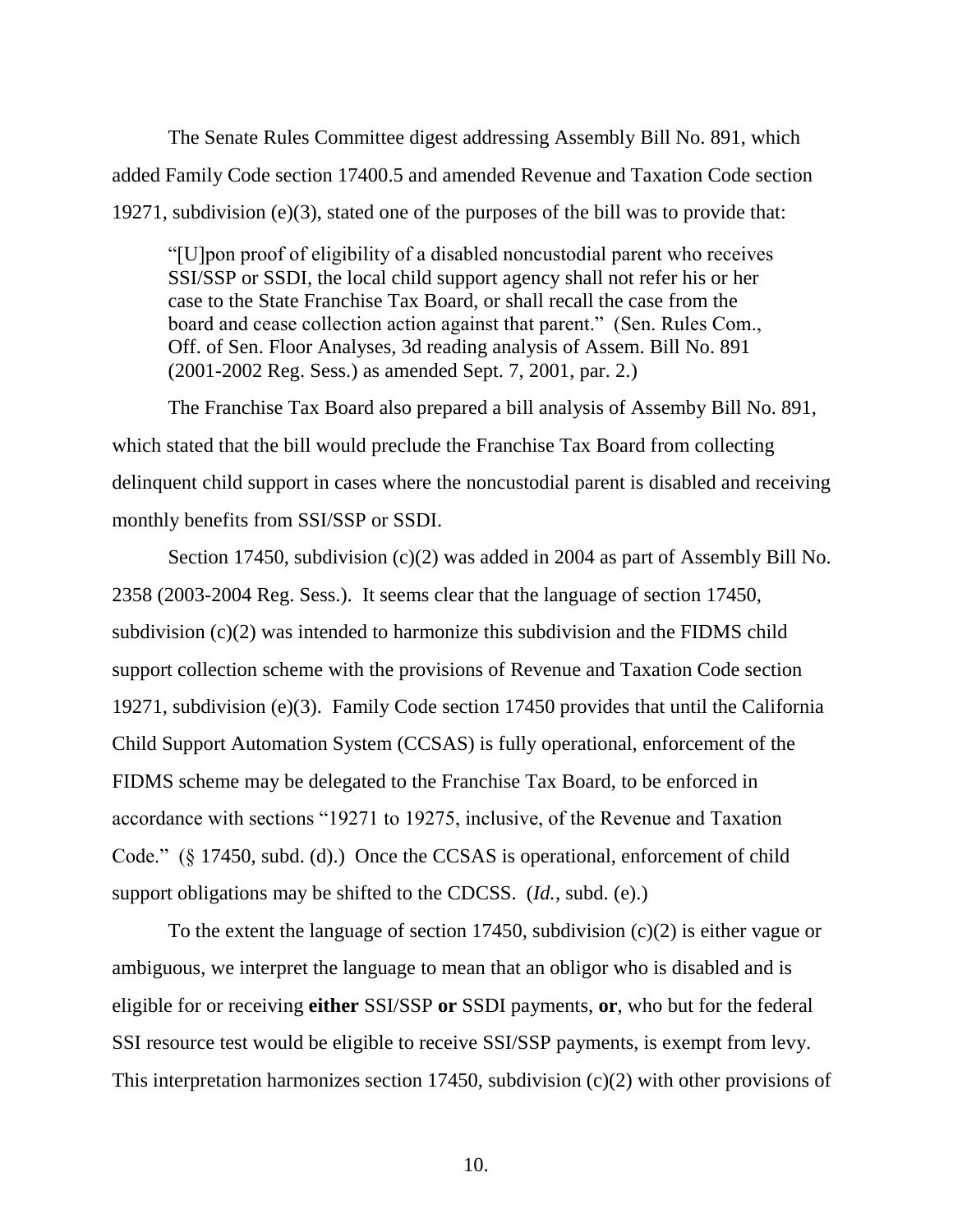the Family Code and Revenue and Taxation Code regarding collection of child support obligations and effectuates the clear legislative intent. We conclude that a disabled obligor who provides proof of eligibility for and/or receipt of SSDI payments is exempt from levy under section 17450 et seq.

Here, the Department should not have referred the obligation for collection under the provisions of section 17450, subdivision  $(c)(2)$  and, once erroneously referred for collection, it should have been recalled or rescinded by the Department.

We conclude the trial court properly released the levy as Danny's assets were not subject to levy for child support arrearages pursuant to section 17450, subdivision (c)(2).

### **II. Additional Concerns**

We are concerned with the handling of this case by the Department. This case started with the Department commencing collection after it received two payments from SSDI in August 2007 instead of one in August and one in September. Then it levied against the entire balance in the account without allowing the \$3500 exemption to Danny.

It continued when the Department acknowledged that it did not know it was supposed to credit any overage of SSDI benefits paid to the children against the arrearage. In effect, the Department was receiving more than the required \$150 per month towards Danny's arrearage. It was not until the trial court brought this error to the Department's attention that the Department credited the extra payments and refunded the \$2,035 taken by levy that exceeded the true amount of the arrearage.

Next, the Department continued to assert its right to the levied amounts when it was undisputed that Danny was receiving SSDI benefits. As we have held, this was a clear violation of section 17450, subdivision (c)(2). Moreover, even after Danny obtained legal representation and his counsel raised this code section in the respondent's brief and its applicability to Danny's case, the Department failed to respond or address this provision in its reply brief.